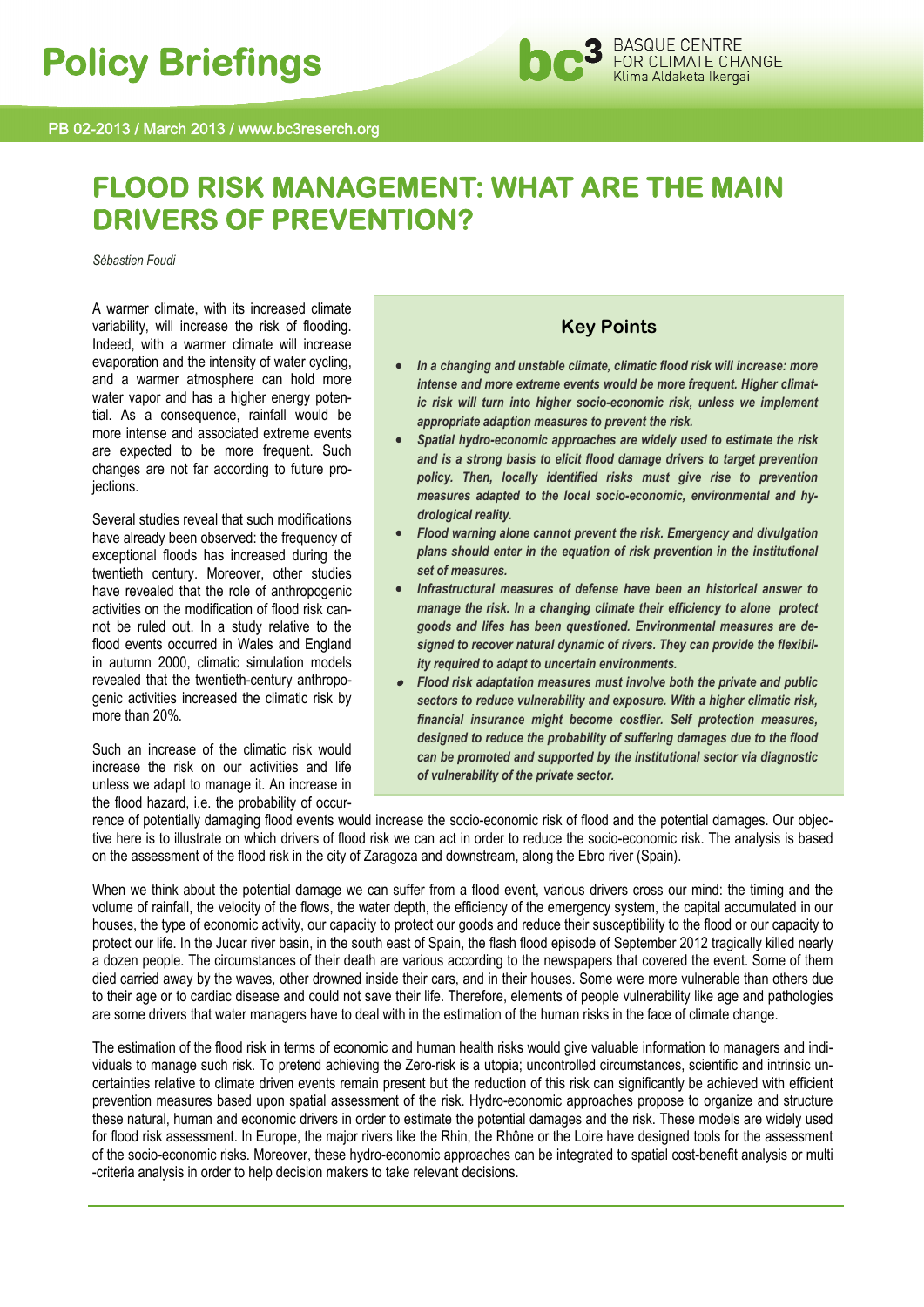## **Behind the Risk: Hazard, Exposure and Vulnerability**

The **flood risk** is a product of flood hazard and the negative consequences of flooding. The **flood hazard** characterizes the nature of the flood: the volume of water, the depth of water, the velocity of flows, and the spatial and also temporal dynamics. Analysis of the characteristics of past events helps to estimate the probability of occurrence of a flood with given characteristics and the average time that elapses between the occurrence of a certain flood event and the next event of the same magnitude (called the return peri $od<sup>1</sup>$ ).

The study of the **consequences of a flood event** requires combining hydraulic and hydrologic information together with other factors that can be prone to economic analysis such as exposure and vulnerability. The exposure analysis identifies the elements at risk: the rural, the urban and the human elements. Among the urban elements at risk are the residential and non residential properties, the public infrastructure, the transport network, etc. The rural elements refer for example to areas with human interventions, forestry and agriculture. However, the fact that these elements are located in the floodplain and are exposed to the risk does not necessarily mean they will suffer negative consequences. The vulnerability analysis determines the potential of these elements to be harmed by the flood. The vulnerability of the elements depends upon how much they are exposed to the hazard and how much susceptible they are to the hydraulic characteristics of the flood. How much an element is susceptible? This depends upon its preparedness to the flood, its capability to cope with and to recover from the event.

The flood risk is then the result of linking the negative consequences of each potential flood event with the annual probability of overcoming such event (also called exceedance probability). It is represented in a damage-probability curve or flood-risk curve.

#### **Spatial flood risk assessment in practice**

In the PREEMPT project, we have analyzed the flood risk in the Ebro river basin, Spain. The case study area covers the municipalities of Zaragoza, Pastriz, Alfajarín, El Burgo del Ebro, Nuez del Ebro and Villafranca del Ebro (Figure 1). The total population in these municipalities is about 680,000 inhabitants almost all located in Zaragoza (98%) but with a heterogeneous density of population and different degrees of exposure to the flood.

To illustrate the flood risk in this area we propose to focus on the urban and human elements at risk. Six return periods have been analyzed: 5, 10, 25, 50, 100 and 500 years. The hazard information of each return period has been overlaid with the land uses of the area in order to estimate the elements exposed to a given potential flood.



Figure 1: Case study area. In blue cells, the exposition to a 500 years

Then, the vulnerability of the elements exposed is estimated as a function of the water depth and adjusted by susceptibility factors. The land uses analyzed are the commercial, industrial, warehouse, sport, leisure and tourism, health and public infrastructures.

The **economic impacts** analysed in the urban area are the direct damages to the residential and the non-residential sectors. The direct damages estimated are the cost of cleaning, the cost of repair of building and infrastructures, the damage to the inventory of houses, the stock, the fixtures and fittings, the movable equipment and the services. The total potential damages (the risk probability





curves) for the municipalities of the case study area are illustrated in Figure 2.

One can see that Zaragoza, the main economic pole of the area, suffers the larger total damages. However, an analysis by sector and municipality shows that the downstream municipalities of Pastriz and Alfajarín will bear globally the larger residential risk. For floods with higher probability of exceedance, more frequent and with smaller flooded areas, Alfajarín suffers the larger damages. Then as the flood return period is getting larger, Pastriz suffers the larger damages. Finally, for exceptional floods the largest residential damages are located in Zaragoza.

As a consequence, the differences in flood risk estimates between municipalities suggest that flood risk prevention policies should be adapted to the socio-economic and to the hydraulic and hydrological reality of the local urban environment.

1. In hydrology, to the return periods are associated probabilities of exceedance: the events with small return periods have large probability of exceedance. A flood<br>with a 10 years return period has a probability of excee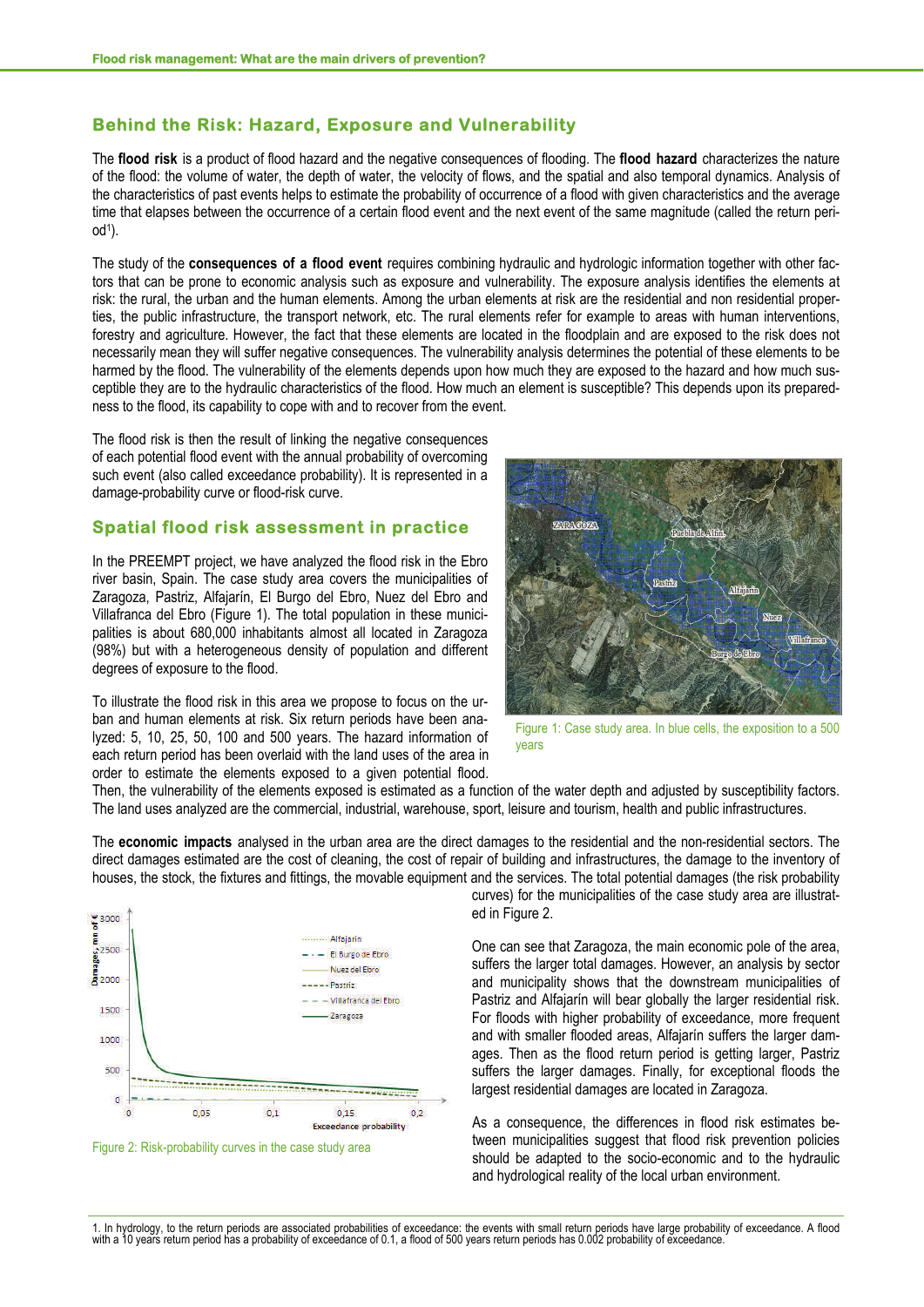

Figure 3: Hazard rating index of the 500 years return period.

The **health impacts** are measured in terms of potential death, injuries and stress generated by a given flood event. How many people can suffer injuries or can die due to a flood event? This depends upon the capability of the population to avoid the wave (defined as the people vulnerability), upon the flood warning system, the speed of the onset, the habitat type (the area vulnerability) and the velocity of the flows and the water depth (the hazard). The hazard variables can be synthesized in a hazard rate index2: the higher the index the higher the hazard associated to the event (Figure 3). The index shows that the more dangerous areas are those combining higher water depths and higher velocity of water flows. Areas of high hazard rate can then be identified in the space. Prevention policies and emergency plans can integrate such information to give more targeted recommendations to citizens.

In the Ebro and in Zaragoza, the flood warning system is relatively advanced. Flood can usually be forecasted in advance because of the geographical situation of the city. The alert can generally be emitted with two days of anticipation. The area is thus less vulnerable than areas exposed to flash floods. The vulnerability of people depends upon the age structure and the incapacities of the population; elder people are less able to escape as well as disabled or long-term sick people. Our estimation combined elements of area vulnerability, people vulnerability and hazard. It reveals that the number of injuries would vary from 13 people with probability 0.2 to 39 with probability 0.02 and 96 with probability 0.002. Almost all of them would be located in Zaragoza, where one founds the larger vulnerable population.

## **Flood risk prevention: complementarity and coordination of measures**

The measures water managers can implement to prevent flood risk can be classified into four categories: the institutional, the infrastructural, the environmental and the socio-economic measures. **The institutional measures** refer mainly to the flood alert system, the security and norms of reservoirs and dams, the land use plans and the emergency plans. In the Ebro river basin an automatic hydrologic alert system (SAIH- Sistema Automático de Información Hidrológica) monitors the Ebro river and its main tributar-



ies in real time. Such a monitoring system improves the flood warning system and contributes to reduce the area vulnerability and the health impacts as noticed previously. However flood warning alone cannot prevent the risk. The design of emergency plan of Civil Protection and municipalities would provide guidelines to people to apply protection measures and reduce their exposure. Finally, divulgation of flood risk maps and emergency plans, education to flood risk reduction as for earthquakes disasters will contribute to the success of risk prevention policies. For example, in Germany during the 2002 flooding events, two thirds of the affected people were not aware of living in flood risk areas. The Zero-risk will not be avoided but the risk can be significantly reduced with the coordination of alert, emergency and divulgation plans.

The **infrastructural measures** are the civil engineering measures of defense towards floods. Dams and dikes have been the traditional measures of protection and regulation of rivers. The storage capacity of the reservoir system has a significant role to contain water flows and stock. In the Ebro river basin, during the flood of winter 2003, the 28 main reservoirs stored more than the double of water they usually store in normal periods. The Yesa reservoir in the river Aragon outflowed 150 m3/s and then 100 m3/s when the inflow was 250 m3/s. The reservoirs of Yesa and Itoiz contributed to absorb the flood wave significantly in the sub basins of the Irati and Aragon rivers.

In the flood risk curves shown in Figure 2, one can see that the risk suffered in the city of Zaragoza is relatively moderated for small floods and becomes much larger as the hazard increases. This characterizes places protected by dikes. Dikes protect the elements at risk for a given return period. When the return period is exceeded, the dikes do not contain water flows anymore and the damages increase suddenly. In the more extreme scenario, dikes can break and generate more devastating flood waves.